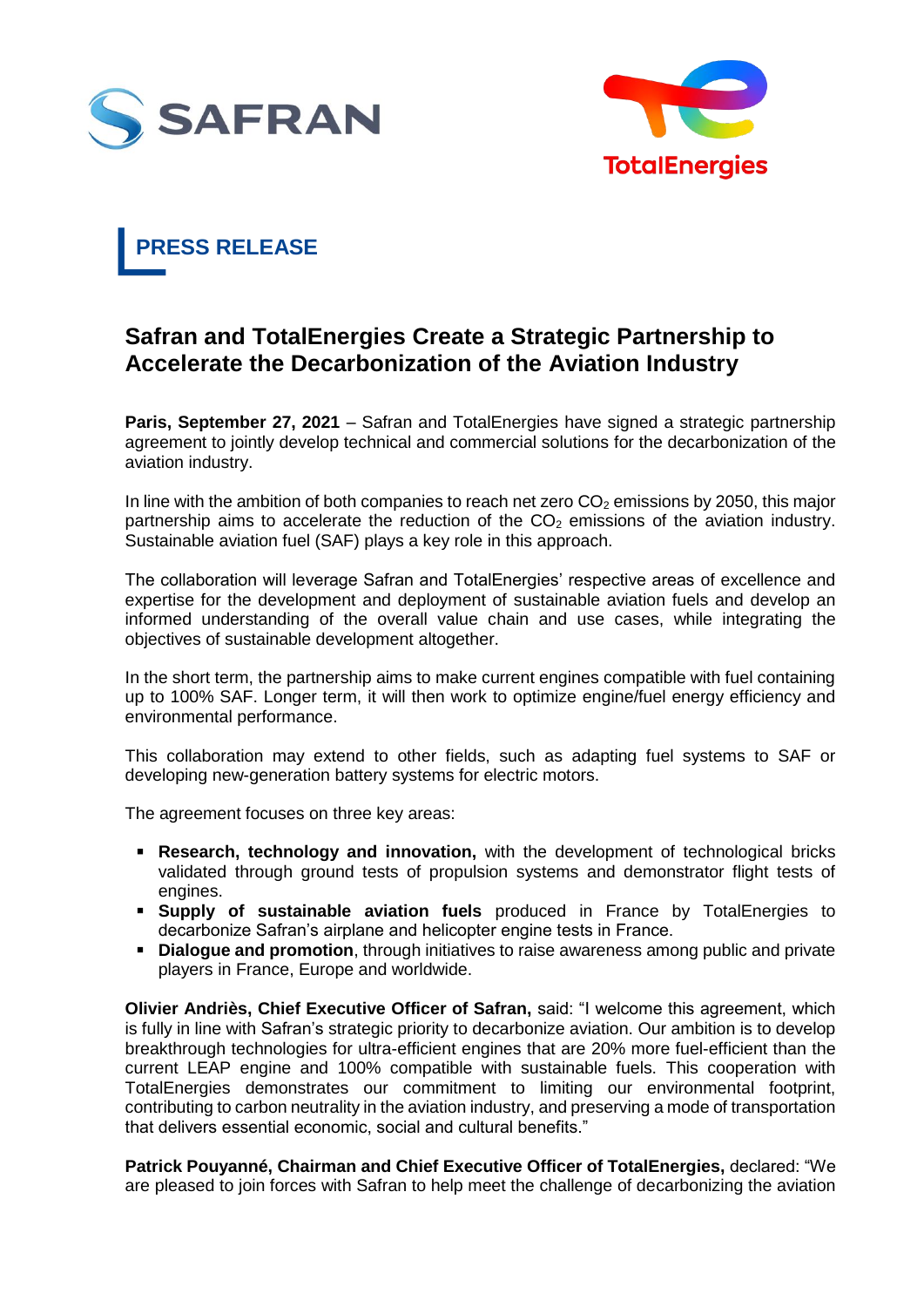industry together. This strategic alliance will contribute to the emergence of a French value chain for sustainable aviation fuel and electric aircraft. TotalEnergies is resolutely committed to reducing its own carbon emissions and to supporting its customers in their reduction efforts by offering innovative, tailored solutions. We believe that cooperation among all aviation industry players is needed to achieve the objectives of the energy transition to reach carbon neutrality."

Sustainable aviation fuels are an immediately available solution for significantly reducing CO<sub>2</sub> emissions from air transportation, as they can be used in blends of up to 50% as of today without modifying existing supply chain infrastructure, aircraft or engines. Safran is a key player in projects that will allow the use of 100% SAF in existing aircraft.

French legislation calls for aircraft to use at least 1% SAF by 2022 for all flights originating in France, while the European Commission calls for a ramp up to 2% by 2025 and 5% by 2030 as part of the European Green Deal.

*Safran is an international high-technology group, operating in the aviation (propulsion, equipment and interiors), defense and space markets. Its core purpose is to contribute to a safer, more sustainable world, where air transport is more environmentally friendly, comfortable and accessible. Safran has a global presence, with 76,000 employees and sales of 16.5 billion euros in 2020, and holds, alone or in partnership, world or regional leadership positions in its core markets. Safran undertakes research and development programs to maintain the environmental priorities of its R&T and Innovation roadmap. Safran is listed on the Euronext Paris stock exchange and is part of the CAC 40 and Euro Stoxx 50 indices.*

For more information : www.safran-group.com / Follow @Safran on Twitter ♥

## *TotalEnergies and Aviation*

*TotalEnergies is one of the leading aviation fuel suppliers in France, the rest of Europe and Africa, providing refueling services to nearly 280 airlines in more than 300 airports worldwide. The Company proposes a full range of products (SAF, Jet A-1, Avgas) and services tailored to each type of customer: business or leisure flights, aviation industry, airports, airlines, etc.*

*TotalEnergies is involved in numerous initiatives to produce and market sustainable aviation fuel in partnership with aviation industry partners. A dedicated Renewable Fuels Business Unit was created in 2021, and a new milestone was reached in May 2021 with the successful first flight of a long-haul aircraft powered by sustainable aviation fuel produced by TotalEnergies in France.*

*By developing and supporting the emergence of a sustainable aviation fuel value chain, TotalEnergies confirms the leadership role played by France and the rest of Europe in driving innovation in the energy and environmental transition.*

#### *About TotalEnergies*

*TotalEnergies is a broad energy company that produces and markets energies on a global scale: oil and biofuels, natural gas and green gases, renewables and electricity. Our 105,000 employees are committed to energy that is ever more affordable, clean, reliable and accessible to as many people as possible. Active in more than 130 countries, TotalEnergies puts sustainable development in all its dimensions at the heart of its projects and operations to contribute to the well-being of people.*

## **Safran Contacts**

Catherine Malek: catherine.malek@safrangroup.com / +33 1 40 60 80 28 Isabelle Javary: [isabelle.javary@safrangroup.com](mailto:isabelle.javary@safrangroup.com) / +33 1 40 60 82 20

# **TotalEnergies Contacts**

Media Relations: +33 1 47 44 46 99 l *[presse@totalenergies.com](mailto:presse@totalenergies.com)* l *[@TotalEnergiesPR](https://twitter.com/TotalEnergiesPR)* Investor Relations: +44 (0)207 719 7962 l *[ir@totalenergies.com](mailto:ir@totalenergies.com)*